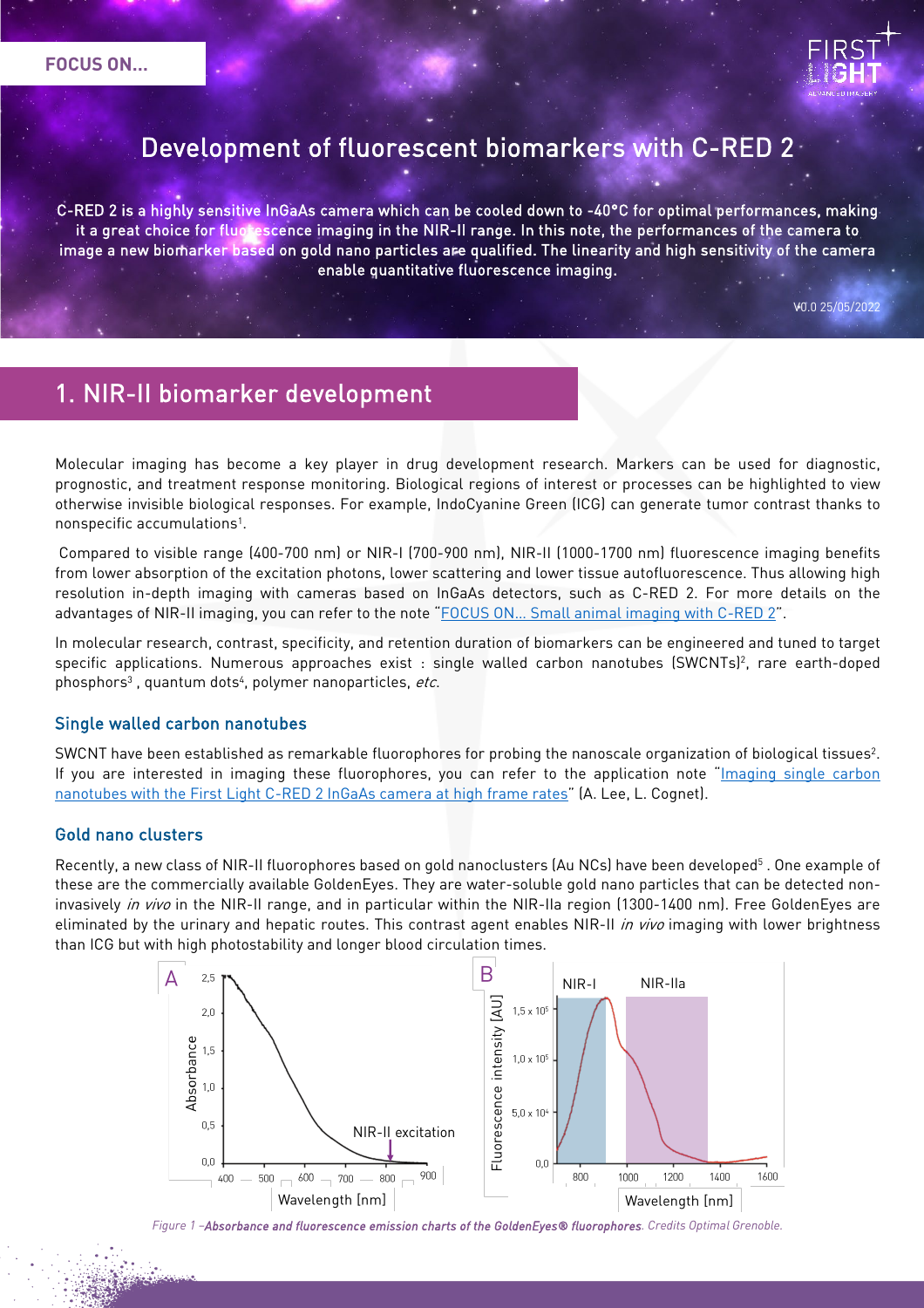

## 2. Evaluation of detectability and linearity range

The characterization of new fluorophores is key to understanding their performances and future applications. The C-RED 2 camera, with its low noise limit, high dynamic range and low linearity deviation is well suited for this application.

The experiment reported hereafter consists in imaging a scale of biomarker drops at different concentrations to:

- 1. evaluate the detectability of the GoldenEyes contrast agent by the Short Wave InfraRed (SWIR) imager
	- 2. measure the region of linear detection of the signal

### SWIR imaging system

The C-RED 2 camera is integrated into a SWIR imaging platform. The system was set up by OPTIMAL Grenoble. It consists in a laser source for fluorescence excitation, and an imaging device including an objective, a set of emission filters and a camera to detect the emitted light. The excitation source is an 808 nm laser which provides a 120 mW/cm2 illumination. The emission filter is either a long pass filter with a cutoff frequency at 1064 nm (full SWIR window) or 1300 nm (high SWIR window).



### Experimental procedure

A scale of fluorescent drops was prepared from a mother solution of GoldenEyes at 4 mg Au/mL (≈530 μmol/L) in Phosphate Buffer Saline (PBS) 1x. The samples are 10 µL drops: pure then diluted in PBS 1x: 1/2, 1/4, 1/8, 1/16, 1/32, 1/64, 1/128 and so on until loosing the signal when compared to a 10 µL sample of PBS 1x (control). The samples are deposited on a thin plastic sheet.

For each sample, integration time is tuned so that the signal fills roughly 70% of the sensor's full well capacity. Scales of drops are obtained, such as illustrated below (Figure 3).

| dilution         | Pure              | 1/2         | 1/4       | 1/8          | 1/16         | 1/32         | 1/64         | 1/128        |
|------------------|-------------------|-------------|-----------|--------------|--------------|--------------|--------------|--------------|
| concentration    | 533 $\mu$ M       | $267 \mu M$ | 133 µM    | $66.7 \mu M$ | $33.3 \mu M$ | $16.7 \mu M$ | $8.33 \mu M$ | 4.17 $\mu$ M |
|                  |                   |             |           | ٠            |              | œ            |              |              |
| integration time | $0,75 \text{ ms}$ | 1,4969 ms   | 1,9960 ms | 2,492 ms     | $6,659$ ms   | 9,992 ms     | 16,659 ms    | 24,992 ms    |

*Figure 3 – Scale of drops of GoldenEyes diluted in PBS. The dilution coefficient, integration time and GoldenEyes concentration are noted. The emission filter is a high pass with a cutoff frequency at 1064 nm. The displayed dynamics is [-880 ADU – 16376 ADU]. Images are cropped.* 

A stack of three frames is acquired for each emission filter, fluorophore concentration and integration time.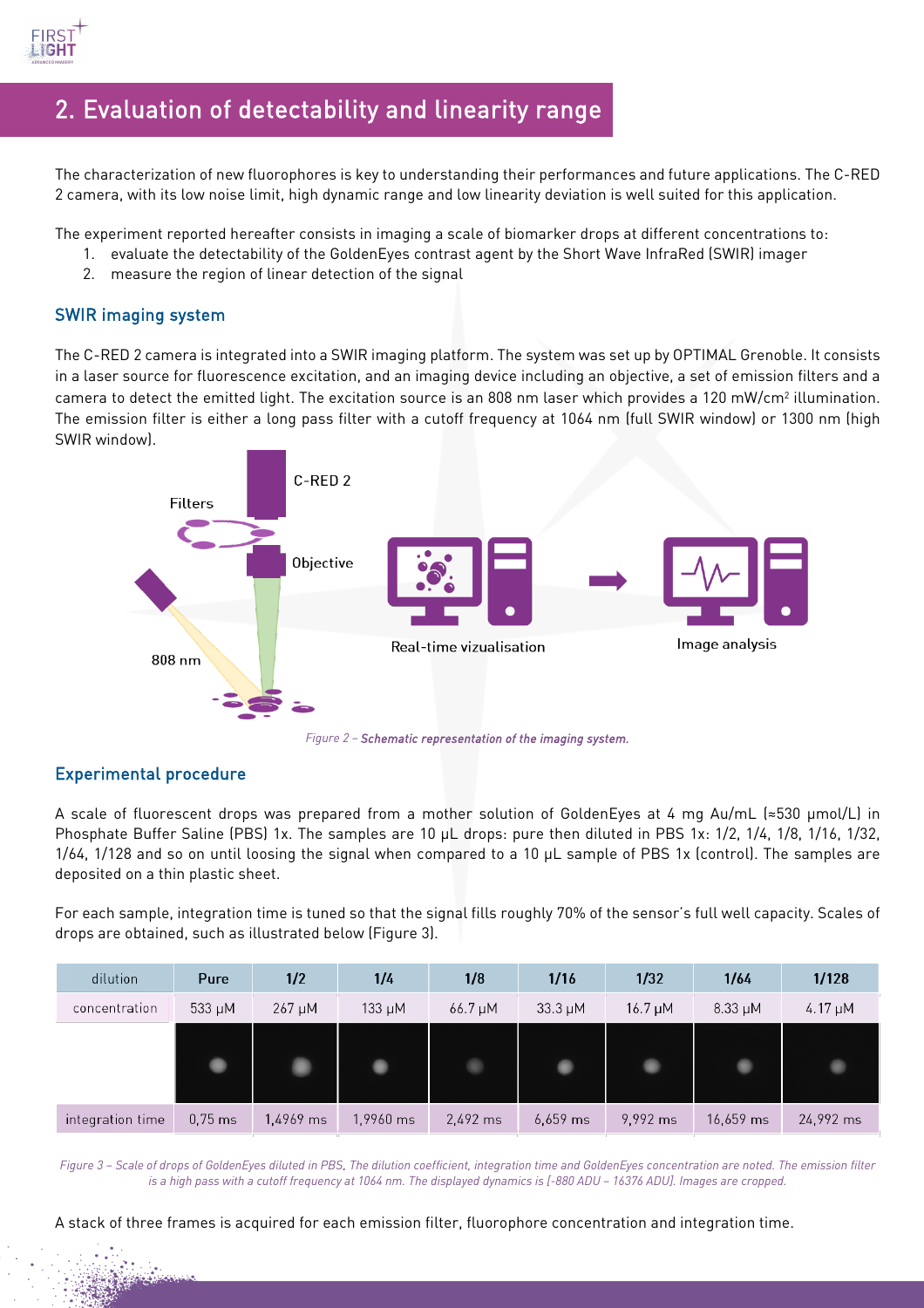

### **Methods**

In each frame acquired, there are two drops, one of PBS and one of GoldenEyes diluted in PBS (Figure 4). The image processing is done with ImageJ software. Two Regions Of Interest (ROI) with an area of 256 pixels are selected, one on the PBS drop and the other on the GoldenEyes drop. For each ROI the mean signal level is evaluated in Arbitrary Digital Unit (ADU), then divided by the integration time (in ms) to provide a level in ADU/ms.



*Figure 4 – Sample at one concentration. (A) Schematic representation. (B) Cropped experimental image illustrating the positions of the Regions Of Interest (ROI). ROI 1 is a drop of PBS, ROI 2 is a drop of GoldenEyes diluted in PBS.* 

To evaluate the linearity of the fluorescence response, the ADU/ms level of both regions of interest (ROI 1 and ROI 2) are plotted as a function of the concentration of GoldenEyes (µmol/L). A linear regression is performed to evaluate the range of concentration within which the camera response is linear  $(R^2 > 0.99)$ .

To evaluate detectability, for each frame the mean level of ROI 2 is divided by the mean level of ROI 1. This provides the Signal-to-Noise Ratio (SNR). The detectability limit is arbitrarily fixed to be SNR = 5.

In the results below, for both linearity and detectability, at each concentration the y-axis value is the average of the values computed for each of the three frames acquired within the same conditions.

### Results & analysis

Below are the results and analysis for the high pass emission filter with a 1064 nm cutoff frequency.



Figure 5 - Linearity graphs: camera response in ADU/ms versus the concentration of GoldenEyes in PBS. A linear regression curve is plotted for the *linear part of the response. The linear regression coefficient (R2 ) is shown.*

In high gain mode, the detection of the fluorescence of the GoldenEyes is linear below the concentration of 130 μmol/L (70 μmol/L in low gain). Hence, below this concentration the quantitative detection of GoldenEyes via the measurement of the fluorescence signal can be achieved. At higher concentration, the quantitative evaluation of the signal is compromised by quenching[\\*](#page-2-0) .

<span id="page-2-0"></span>Quenching refers to the weakening of the quantum yield of a fluorophore as a result of the experimental conditions, such as pH, temperature, or fluorophore concentration.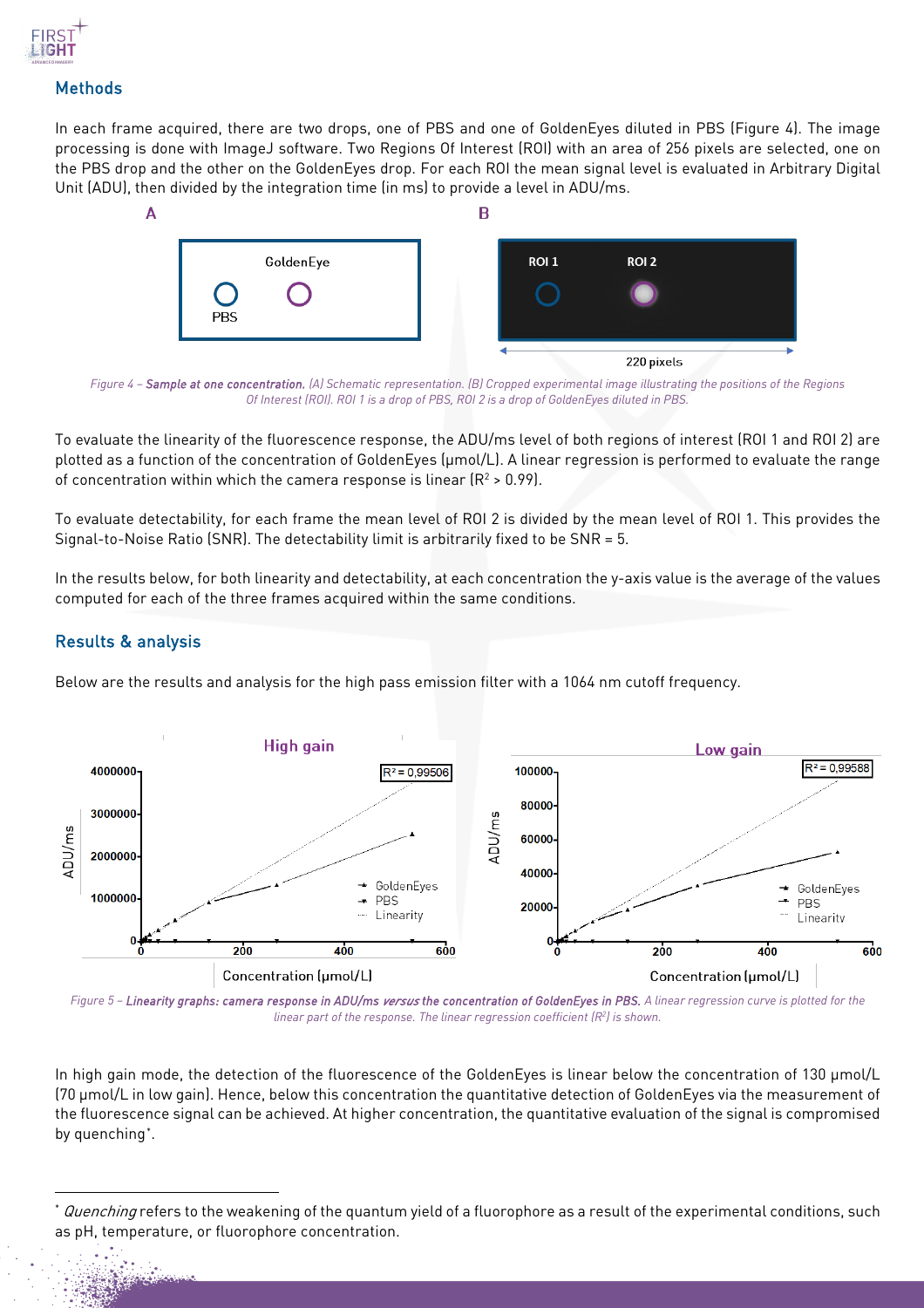



Figure 6 - Detectability graph: Signal-to-Noise Ratio (SNR) versus concentration GoldenEyes in PBS. The SNR is the ratio of the fluorescence intensity of *the sample to the camera response to a pure PBS sample. The detectability limit is shown in red (SNR = 5).* 

In high gain mode, the detection limit (signal to PBS ratio of ~5) is reached at a concentration of 4 nmol/L (65 nmol/L in low gain).

In conclusion, the GoldenEyes present a large linearity range of their fluorescence signal, for both the high and low gains modes of C-RED 2. This opens perspectives to quantitatively measure the fluorescence signal over a large dynamic. The limit of detection of the fluorophore depends on the emission filter and the gain used, and conveniently allows to perform in vivo non invasive imaging of small animals.

The same experiment was performed with ICG: please contact us if you are interested in the results.

#### The C-RED 2 camera allows to perform precise evaluation of the linearity range and detectability of new fluorophores in the infrared.

## 3. In vivo imaging

In vivo imaging of small animals is an important phase in the evaluation of new therapeutic strategies. Animal models are often used to reproduce biological patterns of human pathologies. The GoldenEyes are now evaluated in a pre-clinical imaging context.

#### Experimental procedure

A six-weeks old female nude mouse (Janvier Labs) was anesthetized and an intracardiac injection of 50 µL at 530µmol/L of GoldenEyes (OPTIMAL Grenoble) was performed. The imaging system is the above described one. The emission filter is a high pass filter with a cutoff frequency of 1300 nm.

A movie of the full mouse was acquired for 6 minutes after injection. Post-injection zoomed images of the abdomen were then acquired. The real-time in vivo imaging experiments were performed by OPTIMAL Grenoble.

### Results & analysis

Thanks to the low tissue autofluorescence in the NIR-II range, *in vivo* images with high signal-to-noise ratios and high contrasts can be obtained. The C-RED 2 camera enables on-the fly bias two-point non-uniformity correction (bias and gain) for optimized real-time imaging.

The following figure highlights the high contrast and high resolution of the acquired images. The acquisition parameters for Figure 7 are: 2 s integration time, 0.5 FPS, Low gain, CDS mode, with hardware long exposure times optimization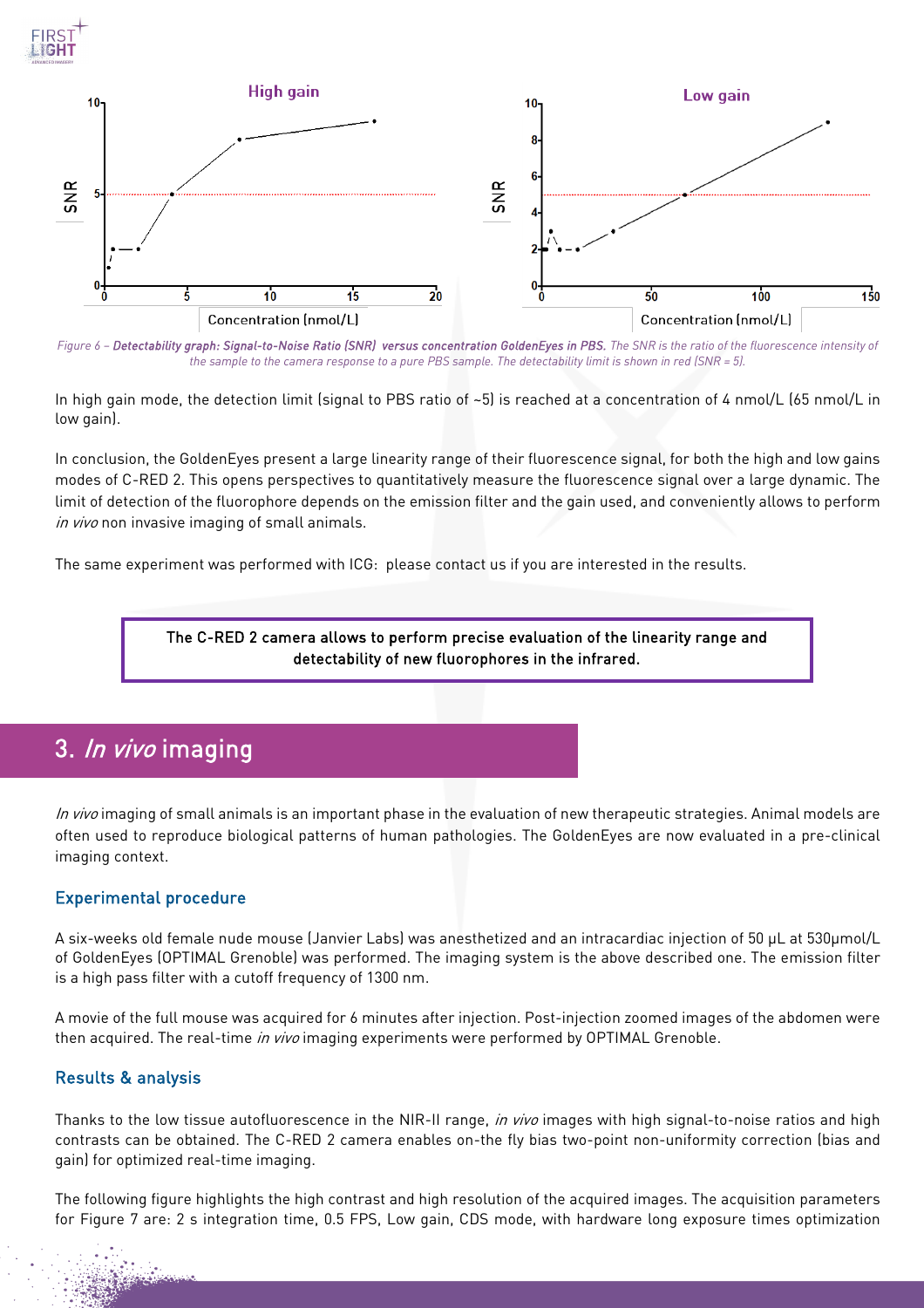

turned on and on-the-fly bias correction. Optimization for long exposure times enables to obtain high quality images (no hot or cold spots) at very long exposure times and on-the-fly. The contrast was auto-scaled for display but no postprocessing was applied.



*Figure 7 – (A) Image of the mouse abdomen, showing the complex vasculature. Note that deep vessels are detected. (B) Image of the mouse ear showing the diffusion of GoldenEyes in the ear vasculature.* 

The First Light Vision Graphic User Interface (GUI) enables continuous acquisition of over 8 000 frames (with a standard computer), which can be saved in six different formats including .raw, .tiff, and .avi. The "Direct Record" option allows to save images on-the-fly and acquire even longer movies. Alternatively, a Software Development Kit (SDK) is available to provide quidance in interfacing C-RED 2 with C/C++, MatLab, LabView etc.

Time-lapse acquisitions enable studying the diffusion, time duration and elimination of fluorophores in vivo. This is relevant to study the elimination routes and toxicity of new contrast agents. Figure 8 shows the evolution of GoldenEyes concentration at the hind limb vessel (refer to Figure 7). A time profile of the average value of a region of interest located on the hind limb vessel is plotted. The kinetics of blood circulation can be studied.



*Figure 8 – Kinetics of the fluorescence signal at the hind limb vessel. Time is given in seconds post-injection.* 

For more details on C-RED 2 for in vivo imaging, you can also read our note "FOCUS ON... small animal imaging with C-[RED 2"](https://www.first-light-imaging.com/wp-content/uploads/2020/09/FOCUS_SmallAnimalImaging_v4-1.pdf) mentioned above which is focused on IndoCyanine Green imaging in the NIR-II range.

> C-RED 2 is well suited for pre-clinical imaging and enables the acquisition of high resolution and high contrast images on-the-fly.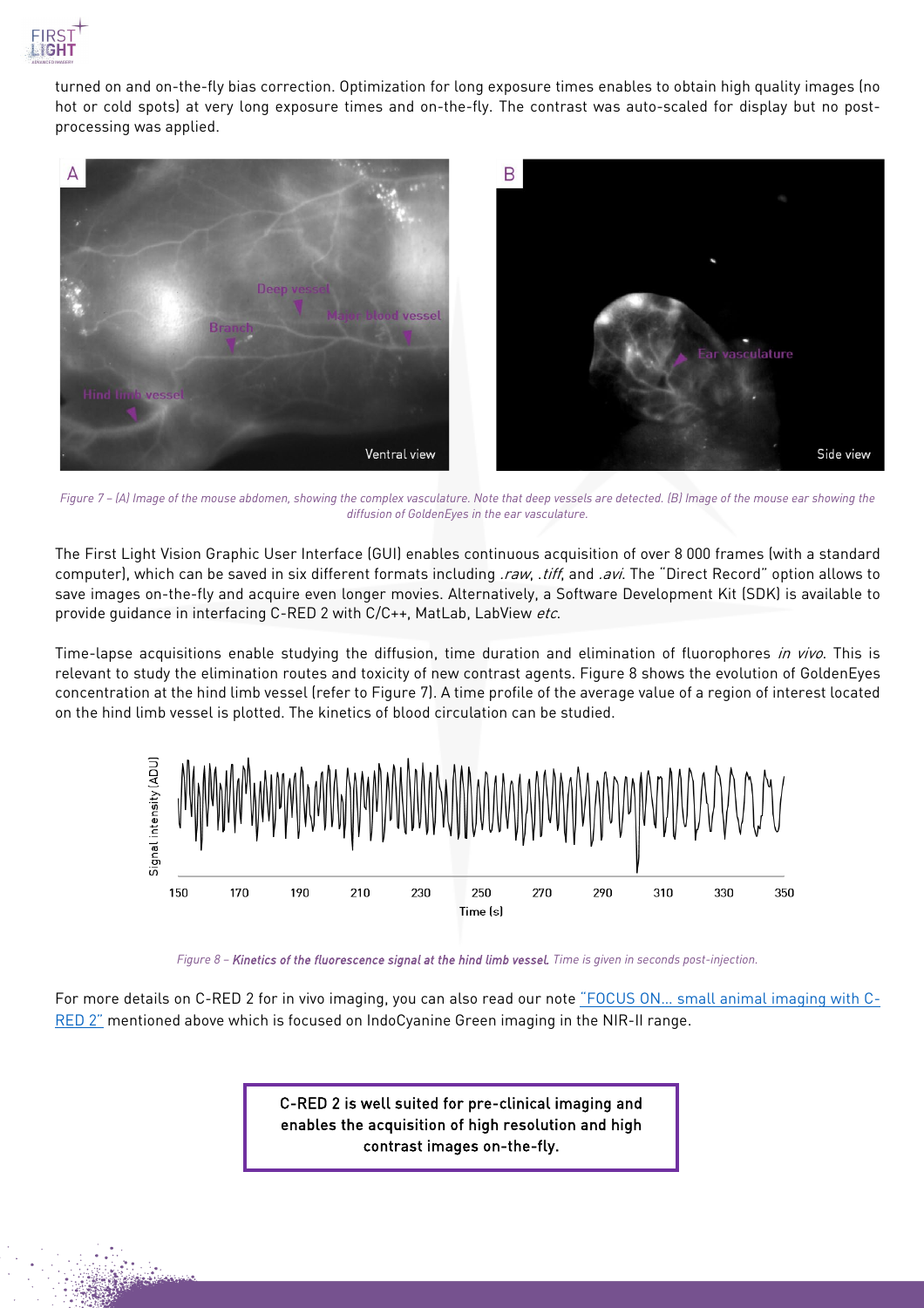

# 4. Why C-RED 2 for biomarker research



*Figure 9 – C-RED 2 camera* 

Below are a few insights on the key features that make C-RED 2 an ideal choice for fluorescence imaging in the NIR-II range, in particular for biomarker development applications:

- Easy integration. The camera can be easily integrated in a system thanks to the holes on the bottom, the side, or the front, and has a C-Mount for the objective. With First Light Vision GUI, C-RED 2 is a plug-and-play camera and thanks to a versatile SDK, the camera can be interfaced with MatLab, LabView etc.
- Short Wave InfraRed imaging. C-RED 2 is sensitive within the SWIR (900 1700 nm) range.
- High sensitivity. Thanks to its low readout noise < 30e- and optimized dark current lower that 600 e-/pix/s (at 40°C), C-RED 2 is extremely sensitive and enables the detection of very weak signals.
- Large range of integration times. From 165 ns to 1 min with three hardware-optimized modes (short exposure times, general use, long exposure times).
- Optimized for long exposure times. Thermoelectric cooling combined to air (fan) and water cooling enable to cool the camera down to -40°C. Additionally, for long exposure times acquisition can be optimized (please refer t[o "Focus On… Long Exposure Times with C-RED 2"](https://www.first-light-imaging.com/wp-content/uploads/2020/06/FOCUS_Long-Exposures-times_200526.pdf)).
- Linearity. With an excellent linearity, the camera is reliable for demanding research applications.
- On-the-fly corrections. A two-point Non-Uniformity Correction (bias and gain) can be applied in real-time.
- Linear High Dynamic Range (HDR) mode. In this mode, the dynamic range of the camera reaches 93 dB.

C-RED 2 is a plug-and-play high sensitivity camera. The C-RED range of cameras offers hardware optimization to adjust to your specific use case.